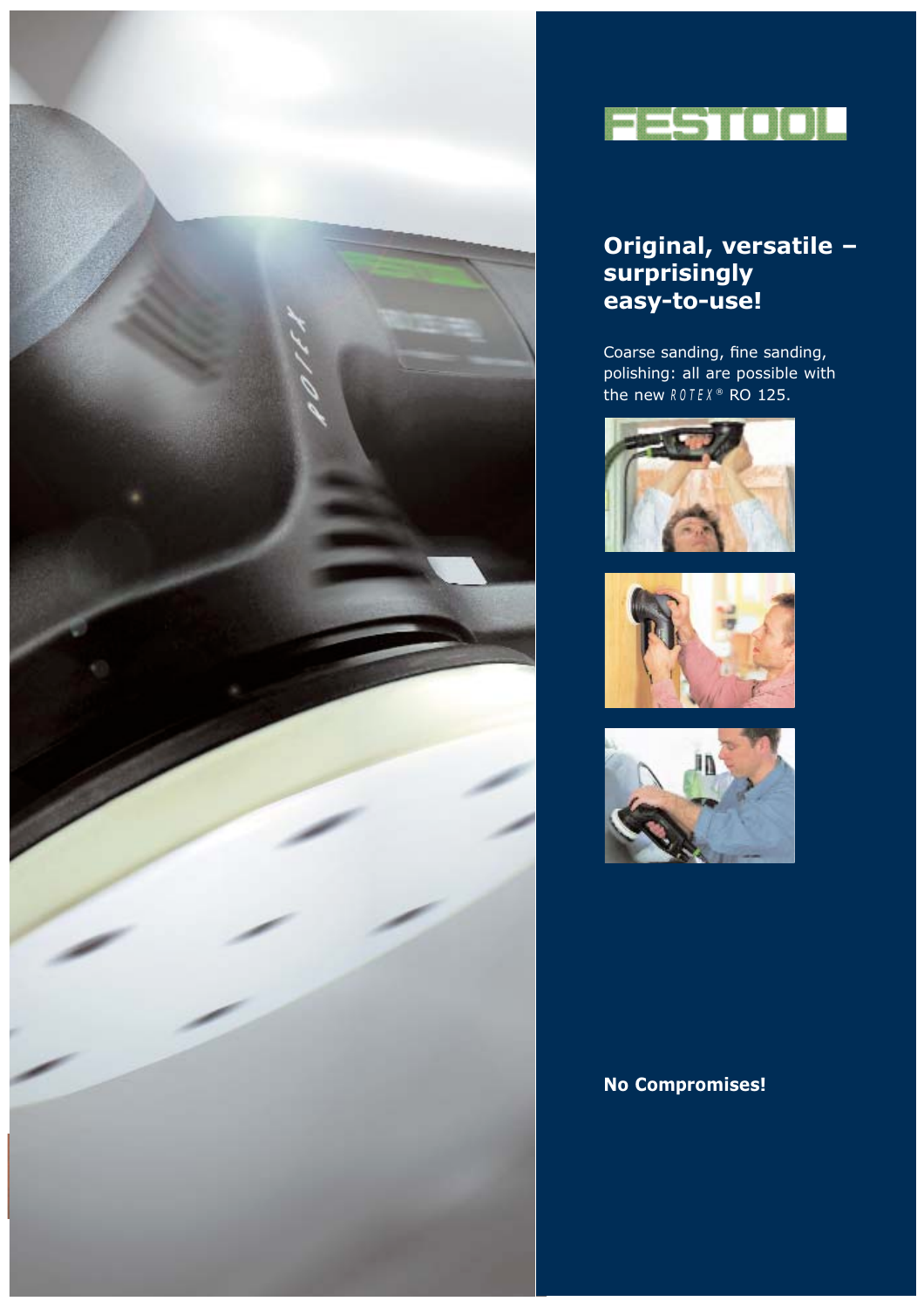## **Festool The** *ROTEX ®* **RO 125** All benefits at a glance

# **The new** *ROTEX ®* **– an inspirational tool principle**

Small, but it does the work of three tools: With the new ROTEX® RO 125, the inventors of the ROTEX® principle have gone one better with the "Three tools in one" concept - the geared eccentric sander RO 125 combines efficient material removal, fine sanding and polishing. Compact and easy to use – perfect for vertical and overhead working. Small in size but big on versatility – **one tool for three applications.**



#### **… left or right-handed**

All switches on the RO125 are positioned in the centre of the tool head, including the on/off switch, making them easily accessible whether you are left or right handed. They are also resistant to dust.



#### **… with an excellent inner mechanism**

The high quality gear mechanism ensures excellent machine reliability. Two special seals combine to prevent dust from entering the internal mechanism.



**World First!1)**

### **... with an efficient sanding pad brake**

Because the pad brake reduces the speed of the pad, a perfect sanding pattern without grooves or waves is ensured – even when the tool is first applied to the work piece. As a result, the pad can be set down smoothly on the surface and reworking is no longer required.

#### **… with tool-free pad changing**

Simple, quick and safe: apart from your hands, you don't need any other tools to change the Fast-Fix sanding pad. So using the right pad for every surface is only a click away.



#### **… extremely smooth running**

Perfect sanding results, less vibration, quiet operation and almost totally free pad imbalance are just a few features of the new smooth running RO125. The large contact surface on the inside of the sanding pad ensures that the pad lies completely flat on the sanding surface as a result.

<sup>1)</sup> For geared eccentric sanders.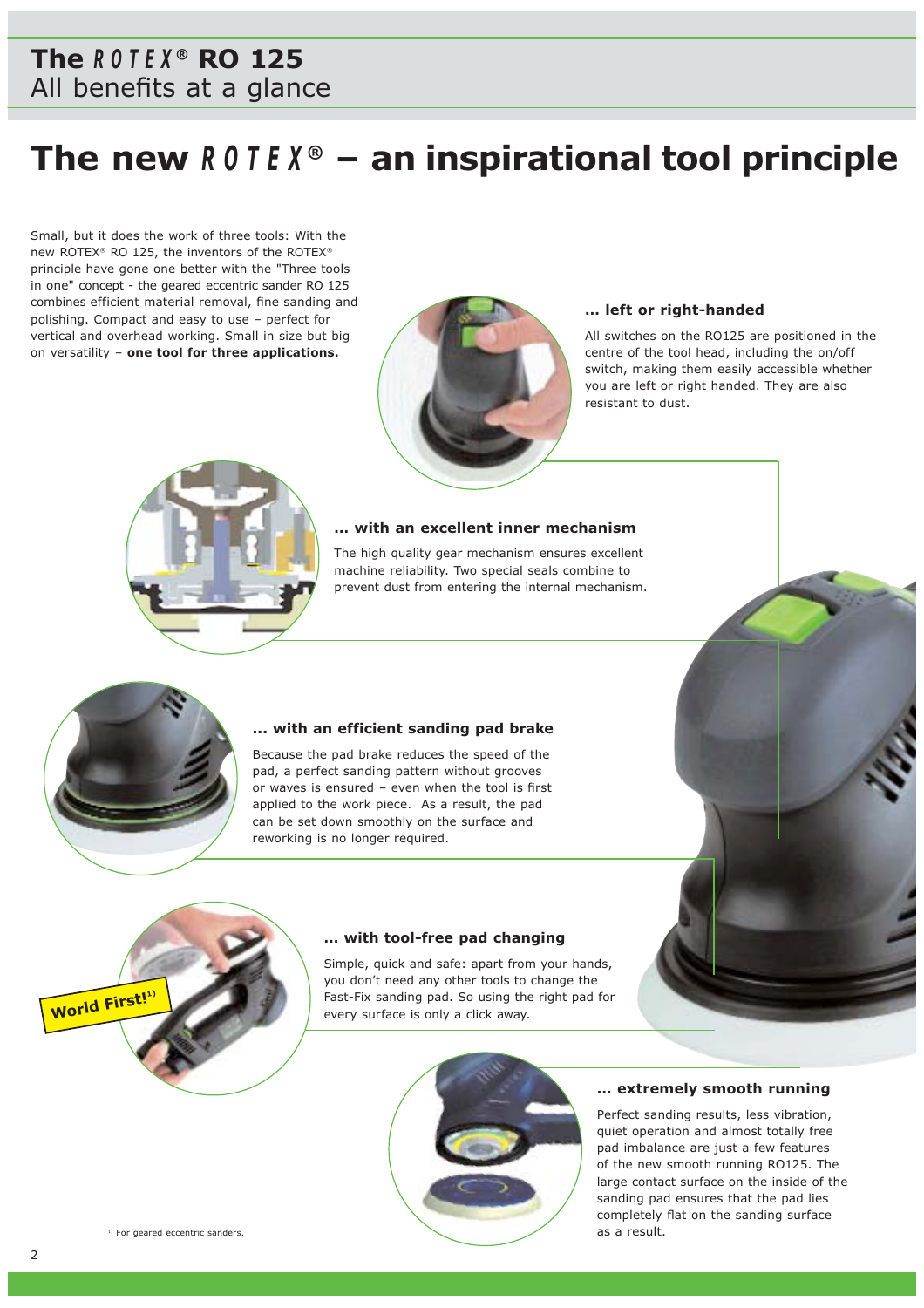

# **with distinct manoeuvrability.**



#### **… with distinct manoeuvrability**

Shaped to fit in your hand: compact housing, handy shape and lightweight. The softgrip ensures a safe grip, even when the ROTEX*®* unleashes its full force. Significantly less force is required when sanding vertical surfaces and working overhead.

**Plug it connection:** The cable is secure but easy to remove.

#### **... with superior versatility. Three tools in one.**





Continued on next page.



#### **… with MMC Electronics**

MMC Electronics adapt the tool's performance to the material, ensuring a controlled, smooth start-up. Adapts the speed, maintains it at a constant level and allows infinitely variable adjustment. Also protects the tool from overheating.





#### **… with long-life sanding pads**

The hard wearing sanding pads are made from high quality MPE plastic and are tear-resistant and extremely flexible and the extra wear-resistant burr withstands demanding edge sanding.

#### **… with Jetstream®.**

Reduced dust accumulation and heat, fewer blockages. The hole in the centre of the pad prevents a vacuum from forming. Based on this principle, even abrasives with fine grit last up to 30 % longer.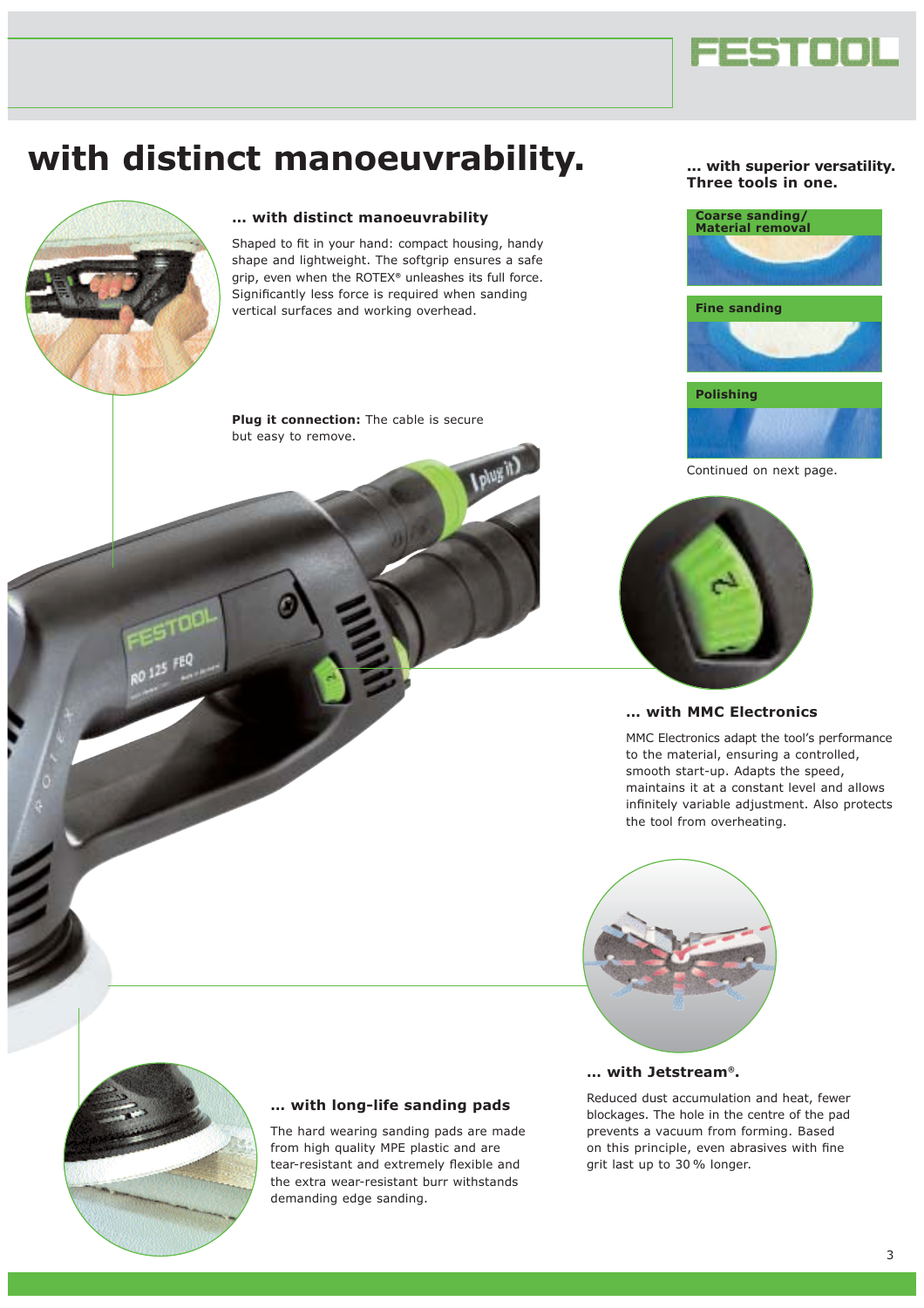### **The** *ROTEX ®* **RO 125** In detail and in action

# **Extremely easy-to-use, extremely versatile, the**

#### **Function**

#### **Three tools in one.**

With the ROTEX®, you can perform three different types of work without changing tools: coarse sanding, fine sanding and polishing. Simply switch to a different motion setting and off you go!

### **Coarse sanding/ material removal**

Efficient material removal and clean sanding pattern with the ROTEX*®* rotary motion: A combination of eccentric and rotational motion whilst maintaining a low surface temperature.

#### **Fine sanding**

Super-fine sanding pattern due to eccentric motion.



#### **Polishing**

The ROTEX*®* rotary motion produces shiny, hologramfree surfaces: a combination of eccentric and rotational motion, whilst maintaining a low surface temperature.



**Cash savings are fact, not fiction**! **One tool, three applications** and excellent working results.

### **A** *R O TEX ®* **for every task: RO 125 or RO 150.**

In the ROTEX*®* family, you will find the right tool for the job. Below: The darker the shade, the more suitable the relevant ROTEX*®* is for the respective task.

| <b>Areas of application</b> | <b>RO 125</b> | <b>RO 150</b><br>with dia. 125 mm with dia. 150 mm |
|-----------------------------|---------------|----------------------------------------------------|
| Heavy-duty material removal |               |                                                    |
| Ergonomics                  |               |                                                    |
| Surface quality             |               |                                                    |
| Sanding large areas         |               |                                                    |
| Vertical and overhead work  |               |                                                    |

#### **Versatility**



#### **RO 125 for every occasion.**

Tool changes are no longer required, simply adjust the setting. For different subsurfaces, just change the abrasive or the pad.

#### **Wide range of applications**

Everywhere you go, you will be glad to take your RO 125 with you: material is removed remarkably quickly and cleanly with the coarse sanding setting; achieve excellent surface quality results with the fine sanding and polished surfaces are smooth and shiny, even if the surface underneath is highly sensitive. And that's guaranteed. Whether you are working on vertical or horizontal surfaces, curved areas or overhead, you save time at the construction site or in the workshop.



Light sanding of varnished surfaces.

Coarse sanding of weatherboards.







Polishing waxed surfaces. The polishing paintwork and plastics.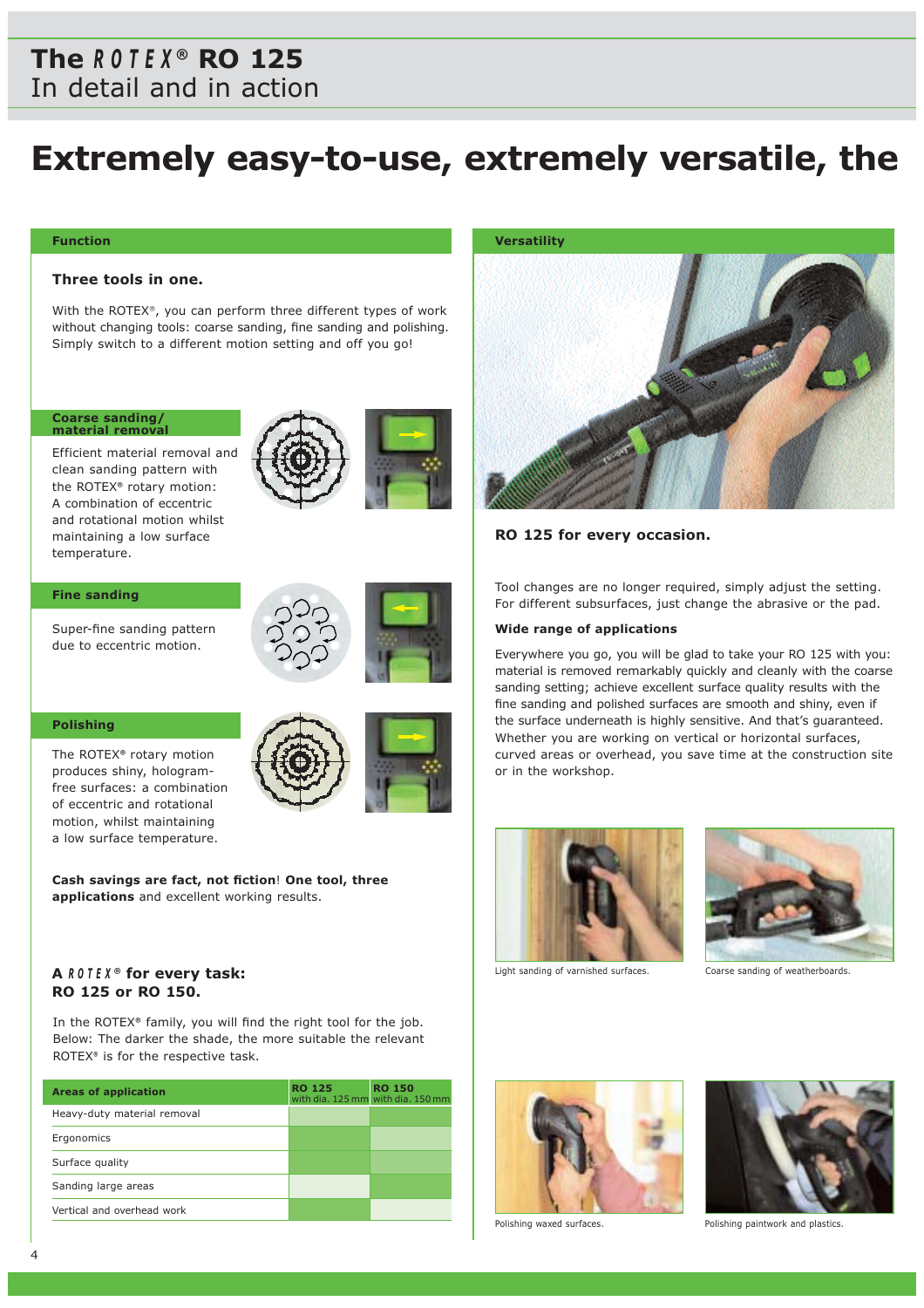

# **compact** *R O TEX ®***.**

**Ergonomics and heavy-duty material removal <b>System benefit** 



#### **Fits your hand like a glove**

When you pick it up you will know immediately what the ROTEX® 125 has to offer: It is compact, small and extremely easy-to-use. So gripping and holding the machine couldn't be more natural. All of this helps make the RO 125 perfect for difficult tasks.

#### **Safe grip**

The grip and finger recesses on the RO125 allow you to work quickly and comfortably. The softgrip and the low weight of the RO 125 play an important role here too. For example, on vertical surfaces and areas above head height.



Fine sanding small surfaces.

#### **Let material removal be the judge:**



When coarse sanding with the ROTEX® principle, material removal capacity is approx. three times greater than with a normal eccentric sander for the same duration.



#### **The best tool around.**

#### **Tool-free FastFix pad change.**

Do you want a quick and uncompromising adaptation to any surface shape? Then use the tool-free FastFix pad changing feature. Change between a hard or soft pad easily and safely. The only tools you will need are your hands. Even after using the machine for long periods, the pad can still be changed easily thanks to a special connector.







Put on a new pad and turn to

Set the switch on the ROTEX® Press the spindle stop and to rotary motion. turn the pad anticlockwise.

**Impressive overall concept**

secure.

Many features such as the sanding pad brake, dust extractor and MMC Electronics guarantee an excellent surface quality. The ROTEX® principle and the compact lightweight design make the ROTEX® ideal for a wide variety of applications.



Applying the pad to the workpiece without a sanding pad brake damages the surface. Reworking is then required.



Using a pad brake prevents surface damage because the pad makes smooth contact. The sanding pattern is perfect.

**Fact:** Versatile, convenient sanding and outstanding results – this is what to expect from the new RO 125. Original, versatile – surprisingly easy-to-use!

<sup>1)</sup> For geared eccentric sanders.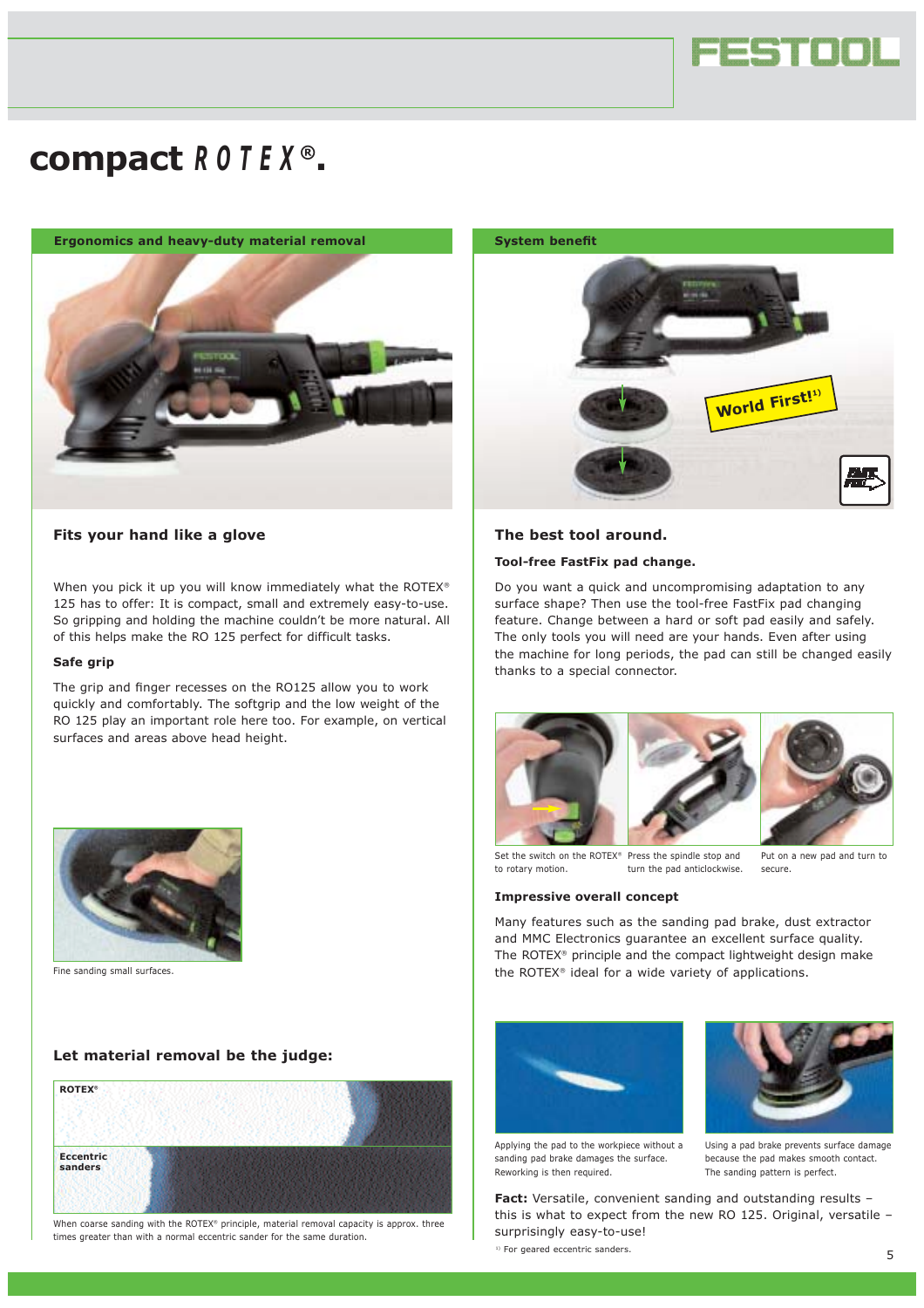## **Festool The** *ROTEX ®* **RO 125** Excellent working results with system

#### **Jetstream®** principle **System**

#### **Service life increases by up to 30%.**

The introduction of the ROTEX® RO 125 brings with it state-of-theart abrasives and 125-diameter pads by Festool. The hole circle is enlarged by a few vital millimetres – ideal for the Jetstream® principle.

#### **The Jetstream® principle: Prevents blockages.**

Festool abrasives and tools work with the patented Jetstream® principle: An additional hole in the centre and two air ducts prevent a vacuum from forming during dust extraction. The benefits:



Patent no. EP0404133

#### **1. Less dust accumulation**

with Jetstream without Jetstream

The effect: Festool abrasives accumulate significantly less dust. Grits can work more efficiently and increase the sanding capacity by 100%.

#### **2. Reduced heat**



Accumulated dust layers begin to generate heat after just 2 minutes sanding with the standard 6-hole principle. Jetstream® keeps the sanding area substantially cooler.

#### **3. Fewer blockages**



**Cash savings are fact, not fiction!** With the Jetstream® principle, you use sanding discs efficiently and extend their usable life by up to 30 %.





Toolcenter TC

Mobile dust extractor CT



**Coarse/Fine sanding**



FastFix sanding pad with Jetstream®



Stickfix abrasive



**Polishing**

FastFix polishing pad



Sheepskin, sponge coarse/fine, waffle sponge fine



Polish for all stages of polishing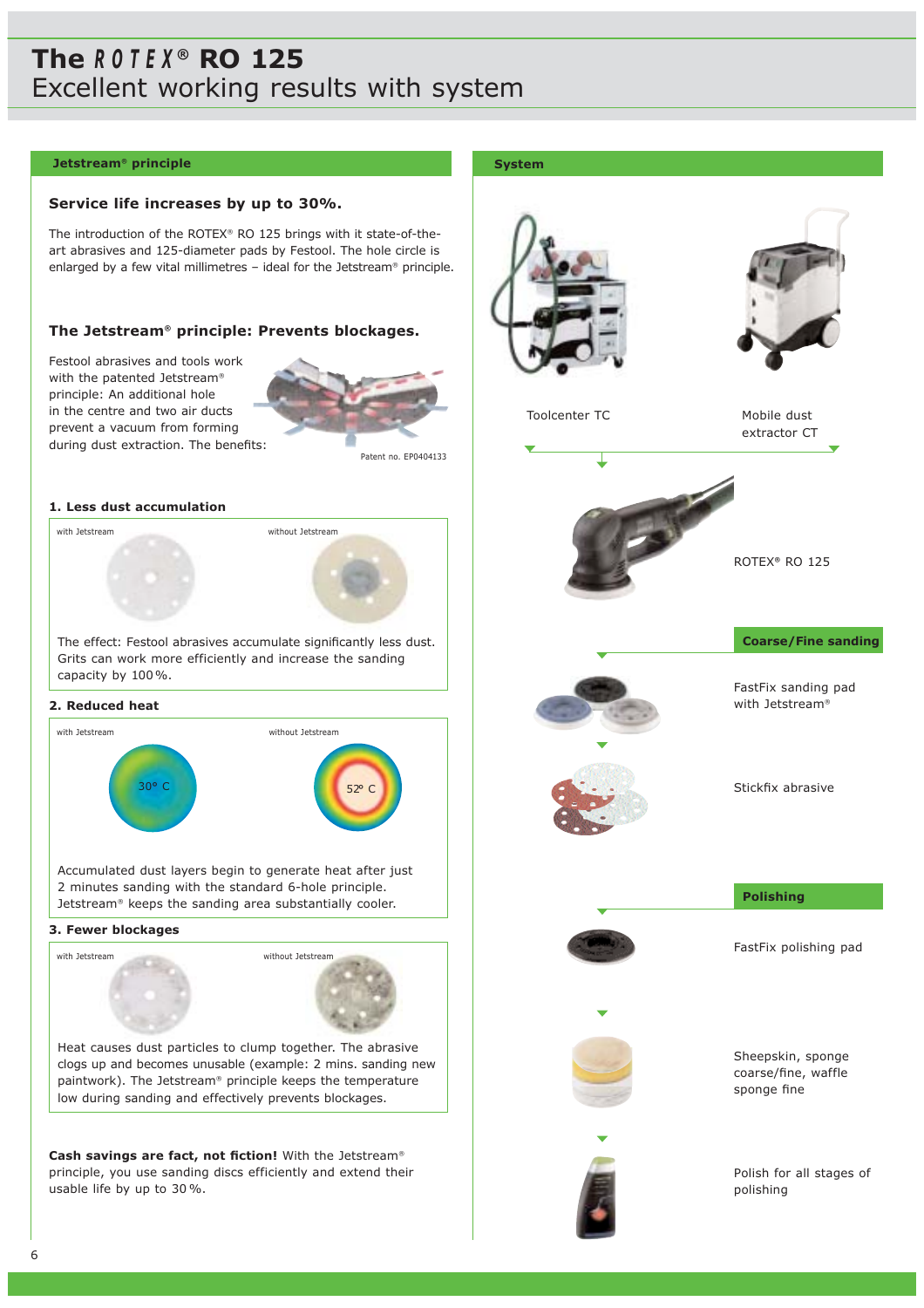



- Three in one: coarse sanding, fine sanding and polishing.
- Easy to use, for vertical and overhead work
- Tool-free FastFix pad change.
- Excellent surface quality due to sanding pad brake, MMC-Electronic and smooth running of pad.

| Version                                                                                                                                                                 | Order no. |
|-------------------------------------------------------------------------------------------------------------------------------------------------------------------------|-----------|
| RO 125 FEQ-Plus in Systainer, size 2<br>Delivery specification: FastFix sanding pad STF-D 125, soft (HT),<br>sanding disc STF-D 125 Brilliant P 120, plug-it cable, 4 m | 571 535   |

| <b>Technical data</b>             |                   |
|-----------------------------------|-------------------|
| Power                             | 500 W             |
|                                   |                   |
| Eccentric stroke                  | $3.6$ mm          |
| Eccentric speed                   | 3000-6000 rpm     |
| ROTEX <sup>®</sup> rotation speed | 300-600 rpm       |
| Weight                            | 1.9 <sub>kg</sub> |
| FastFix sanding pad               | STF, dia. 125 mm  |
| Dust extractor connection         | dia. 27 mm        |
|                                   |                   |



| <b>System accessories</b> | <b>Designation Units. Order no.</b> |              |         |  |
|---------------------------|-------------------------------------|--------------|---------|--|
|                           | <b>FastFix sanding pad</b>          |              |         |  |
|                           | D 125, hard                         | $\mathbf{1}$ | 492 127 |  |
|                           | D 125, soft (HT) 1                  |              | 492 125 |  |
|                           | D 125, extra soft 1                 |              | 492 126 |  |
|                           | FastFix polishing pad               |              |         |  |
|                           | D 125 FX-RO125                      | $\mathbf{1}$ | 492 128 |  |
|                           |                                     |              |         |  |
|                           | Felt polishing tip                  |              |         |  |
|                           | D 125, hard                         | 5            | 493 078 |  |
|                           | D 125, soft                         | 5            | 493 077 |  |
|                           | Sheepskin                           |              |         |  |
|                           | D 125                               | 5            | 493 079 |  |
|                           |                                     |              |         |  |
|                           | <b>Polishing sponge</b>             |              |         |  |
|                           | D 125, coarse                       | 5            | 493 082 |  |
|                           | D 125, fine                         | 5            | 493 081 |  |
|                           | D 125, fine, waffled                | 5            | 493 080 |  |
|                           | Interface pad                       |              |         |  |
|                           | D 120/90/8                          | $\mathbf{1}$ | 492 271 |  |
|                           |                                     |              |         |  |

#### **Abrasive D 125**



| <b>Designation Units. Order no</b> |     |         |
|------------------------------------|-----|---------|
|                                    |     |         |
| <b>Brilliant</b>                   |     |         |
| P 60                               | 50  | 493 102 |
| P 80                               | 50  | 493 103 |
| P 100                              | 100 | 493 104 |
| P 120                              | 100 | 493 105 |
| P 150                              | 100 | 493 106 |
| P 180                              | 100 | 493 107 |
| P 220                              | 100 | 493 108 |
| P 320                              | 100 | 493 109 |
| P 400                              | 100 | 493 110 |
| P 120                              | 5   | 493 111 |
| P 180                              | 5   | 493 112 |
| P 320                              | 5   | 493 113 |
|                                    |     |         |
| <b>Rubin</b>                       |     |         |
| P 50                               | 50  | 493 114 |
| P RO                               | 50  | 493 115 |







| <b>Saphir</b> |    |         |
|---------------|----|---------|
|               |    |         |
| P 24          | 25 | 493 124 |
| P 36          | 25 | 493 125 |
| P 50          | 25 | 493 126 |
| P 80          | 25 | 493 127 |
|               |    |         |



| P 80                               | ᄼ      | $49.5$ $127$       |
|------------------------------------|--------|--------------------|
| <b>Fleece</b>                      |        |                    |
| A 120 <sup>2)</sup><br>A $280^{2}$ | 5<br>5 | 488 107<br>488 108 |
| <b>Platin 2</b>                    |        |                    |

٠

S 400<sup>2)</sup> 15 492 373<br>S 500<sup>2</sup> 15 492 374  $S = 500^{29}$ <br> $S = 500^{29}$ <br> $S = 15$ <br> $S = 492 \cdot 374$ <br> $S = 1000^{29}$ <br> $S = 15$ <br> $S = 492 \cdot 375$  $\begin{array}{cccc} 5 & 1000^{2} & 15 & 492 & 375 \\ 5 & 2000^{2} & 15 & 492 & 376 \end{array}$ S 2000<sup>2)</sup> 15 492 376<br>S 4000<sup>2</sup> 15 492 377 492 377



| <b>Titan 2</b> |     |         |
|----------------|-----|---------|
| P 80           | 50  | 492 966 |
| P 120          | 100 | 492 967 |
| P 150          | 100 | 492 968 |
| P 180          | 100 | 492 969 |
| P 220          | 100 | 492 970 |
| P 240          | 100 | 492 971 |
| P 320          | 100 | 492 972 |
| P 360          | 100 | 492 973 |
| P 400          | 100 | 492 974 |
| $F 1200^{2}$   | 100 | 492 363 |
| $F 1500^{2}$   | 100 | 492 364 |
| $F 3000^{2}$   | 100 | 492 365 |

### **Polish**



| <b>Designation Units. Order no</b> |   |         |
|------------------------------------|---|---------|
| MPA 6000                           | 1 | 492 424 |
| MPA 8000                           | 1 | 492 425 |
| MPA 10000                          | 1 | 492 426 |
| MPA 11000                          | 1 | 492 427 |
|                                    |   |         |

<sup>1)</sup> Packaging unit, 0.51 bottles

2) No holes